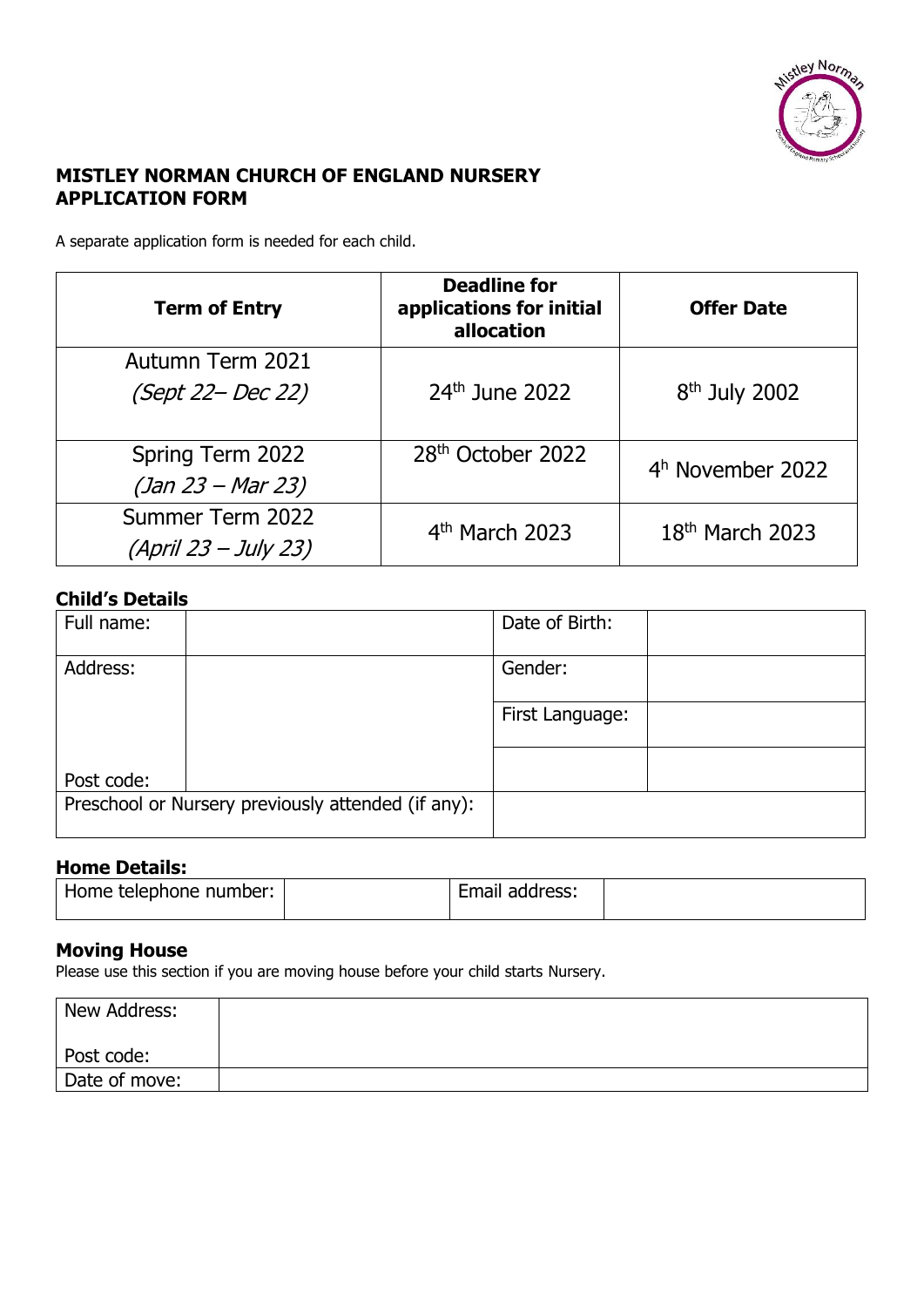

### **Details of all persons with parental responsibility:**

| (Parental responsibility for a child whose birth was registered after 1 <sup>st</sup> December 2003 is given to the parents named on the birth certificate.) |                                                     |                                               |                                     |
|--------------------------------------------------------------------------------------------------------------------------------------------------------------|-----------------------------------------------------|-----------------------------------------------|-------------------------------------|
| Name:                                                                                                                                                        | <b>Relationship to pupil</b><br>(eg mother, carer): | <b>Address if different to</b><br>that given: | <b>Contact telephone</b><br>number: |
|                                                                                                                                                              |                                                     |                                               |                                     |
|                                                                                                                                                              |                                                     |                                               |                                     |
|                                                                                                                                                              |                                                     |                                               |                                     |
|                                                                                                                                                              |                                                     |                                               |                                     |

## **Term of Admission**

Please detail your intended term of admission (Please tick).

| 2022        | 2023                                       | 2023                   |  |
|-------------|--------------------------------------------|------------------------|--|
| Lerm.       | opring                                     | 'erm                   |  |
| Autumn      | erm                                        | Summer                 |  |
| 2023<br>erm | 2024<br>$\Delta$ pring<br>$_{\rm \rho rm}$ | 2024<br>`erm<br>summer |  |

# **How old will your child be on admission to the nursery?**

Date of Birth:

Age in Years and Months:

# **INFORMATION ABOUT SESSIONS**

You can use your 15 hour entitlement flexibly during the term time period. For example:

5 morning and/or afternoon sessions = 15 hours (5 hours to cover lunch paid for by parent) 2 days  $-8.30 - 3.30 = 14$  hours 5 days  $-8.30-3.30 = 35$  hours (20 hours paid by parent) or 30 hours entitlement (5 hours paid by parent)  $3$  days  $-$  8.30 $-$  3.30 = 21 hours (6 hours paid by parent)

\*Additional hours will be charged at £5 for 3 and 4 year olds and £5.50 for 2 year olds.

From September families that meet the criteria will be eligible for 30 hours of free childcare funding. Visit <https://www.gov.uk/government/publications/30-hours-free-childcare-eligibility> for more information or contact the school office.